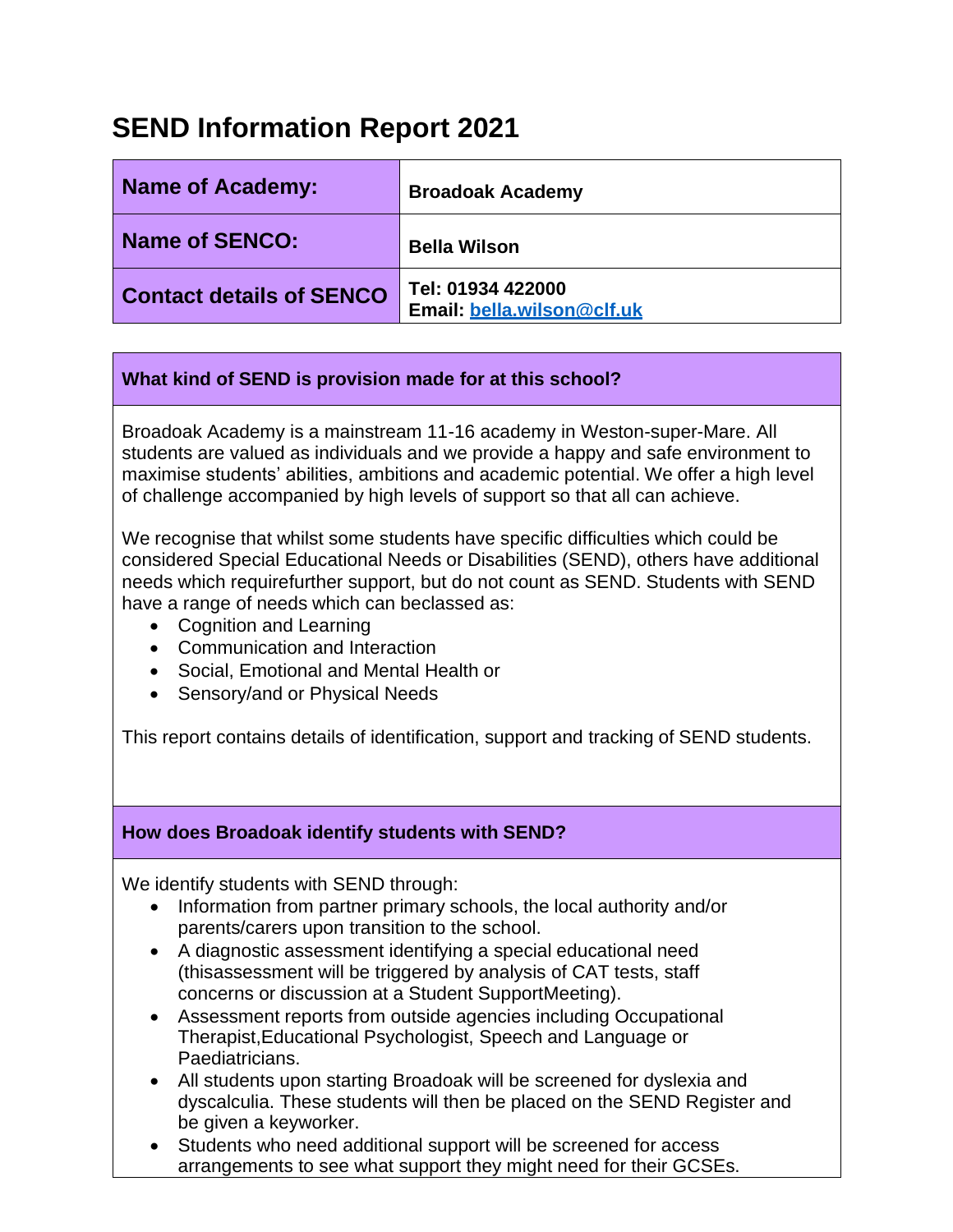The needs identified would require interventions which cannot be met primarily by 'quality first teaching' in the classroom.

If parents/carers have concerns or medical needs arise they can contact the SENCO (bella.wilson@clf.uk).

# **How does the school make provision for SEND students (with or without an ECHP)?**

Provision is planned according to individual needs and can include:

- Formal assessment of needs (as outlined above)
- Consultation and discussion with other College staff at Student Support Meetings or through staff feedback reports requested prior to meetings/as part of an assessment.
- Meetings with parents/carers, the student and other professionals as appropriate.
- Establishing a SEND Support Plan.
- Reviewing the impact of provision in meeting with parents/carers, the student and those involved in delivering the support.

Provision is delivered by:

- All class teachers who offer 'quality first teaching' via planning for learning.
- The SENCO.
- The Student Support Team which is made up of HLTAs, Learning SupportAssistants and Learning Mentors.
- school-funded external professionals including Educational Psychologist and Advisory Teachers.

Curriculum provision may be adapted for students with SEND, as a result of consultation with

- Parents/carers and other professionals. This could include:
- Adapted resources, supported through Quality First Teaching
- Modified curriculum e.g. withdrawal from some subjects to focus on additional SEN support (e.g. Additional literacy and numeracy)

In some cases, students may access lessons through The Hub with support from specialist practitioners.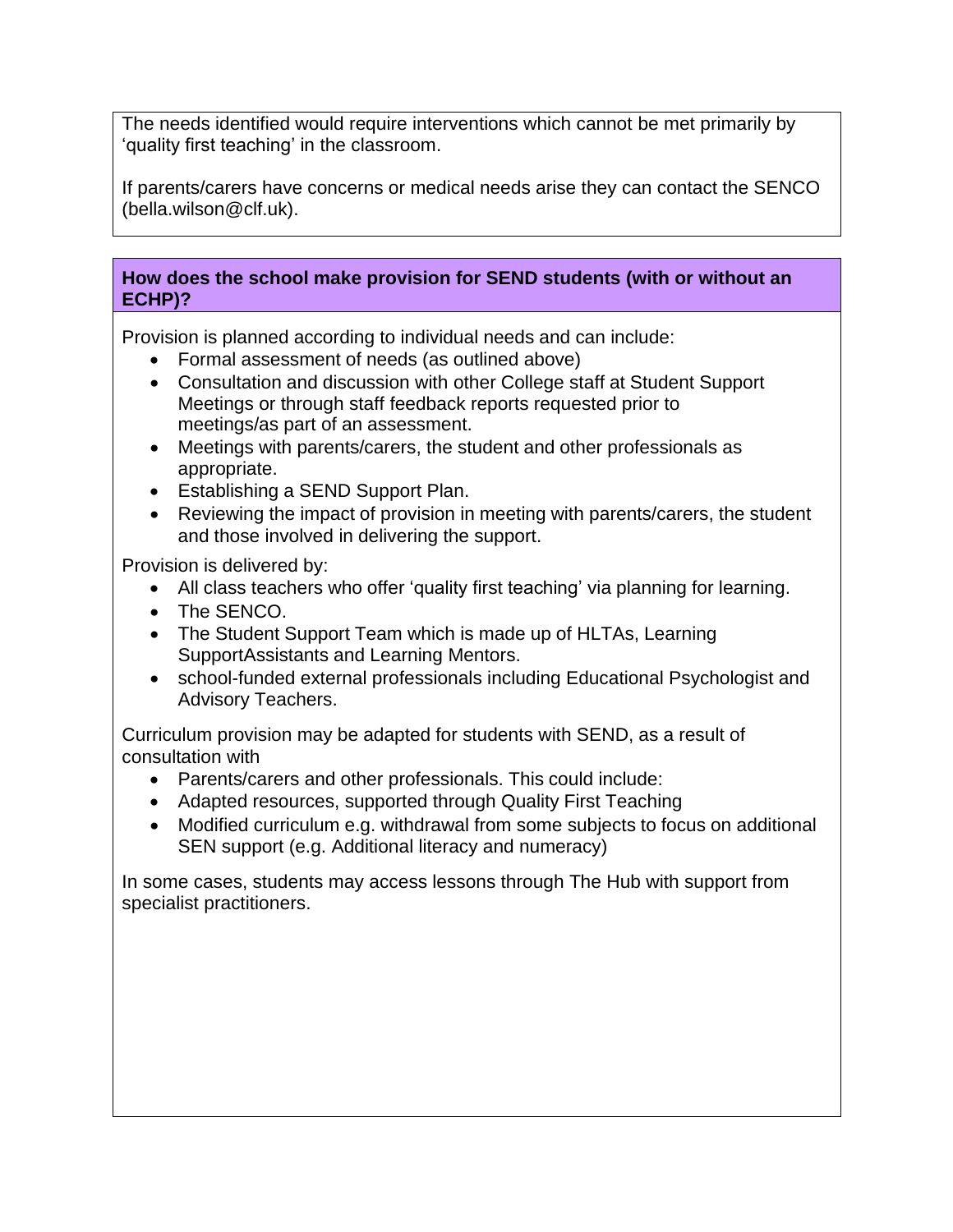### **What additional support for learning is available to students with SEND?**

We provide 3 waves of support, dependent upon the type and severity of SEND. This includes:

- **Wave 1**
- o Quality first teaching' including work adapted as appropriate, seating plans, access to ICT.
- **Wave 2**
- o Group and 1 to 1 reading, spelling and maths programmes.
- o Group and 1 to 1 work to support Communication and Interaction or Social, Mental and Emotional Health needs.
- o Targeted in-class support.
- $\circ$  Fine and gross motor skills development programmes (e.g. Nessy Fingers)
- o Supported Homework Club.
- **Wave 3**
- o Speech and Language specialist programmes
- o Precision Teaching
- o Programmes or adaptations made based on report from external professionals.
- o Personalised timetables.
- o Attend The Hub provision.

This is not a comprehensive list and we will make our "best endeavours" to remove barriers to learning based on individual student's needs.

#### **What support is available for improving the emotional and social development of pupils with SEND?**

All students on the SEND register have a key worker who will meet regularly with them to monitor their emotional and social development. Regular feedback is sought from staff about the student's peer relationships and confidence with their work.

Additionally, there is a break and lunchtime club which can be accessed by SEND students to provide a calm, quiet place for them to spend free time supervised by the Student Support Team.

# **Who will be co-ordinating the support for my child at school?**

The SENCO, Miss Wilson, oversees the support of SEND students, working alongside the Year Leader. The Key Workers will monitor and co-ordinate on a dayto-day basis and can be contacted by parents/carers with any questions or concerns.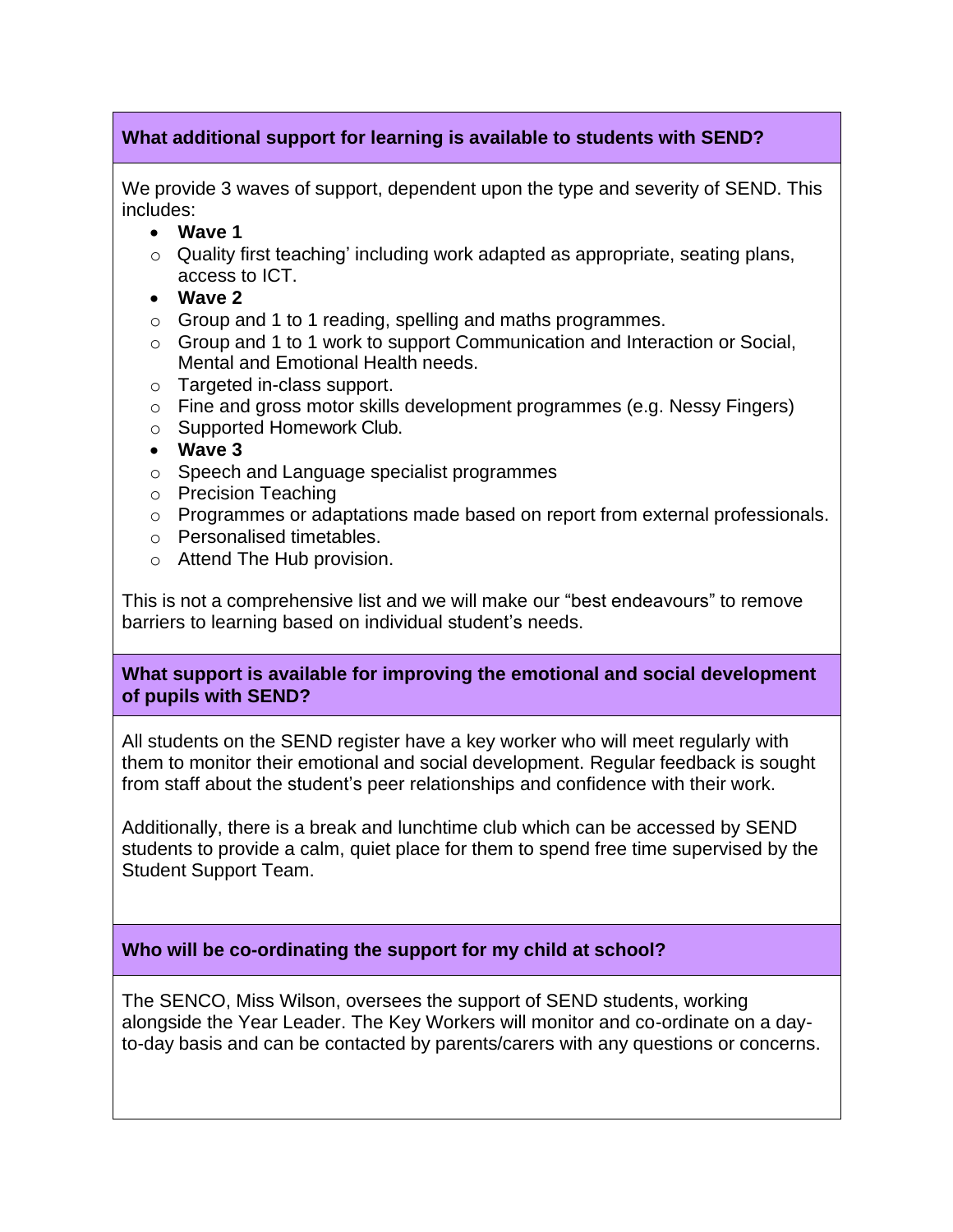#### **How will parents of SEND students be consulted about, and involved in, the education of their children?**

Parents/carers are consulted through review meetings or Year Leader meetings to discuss their child's educational progress and planned provision. These meetings will establish targets and be part of an ongoing process of evaluation and review of students' progress towards those targets.

Parents/carers may contact the SENCO or Key Worker at any time to discuss their child's academic progress and provision.

#### **How will SEND students be consulted about, and involved in, their education?**

Students will also be consulted through review meetings (with their parents/carers) to discuss their progress and provision. High need SEND students will have aPupil Passport which they will write with their Key Worker or parent/carer outlining their needs and the support teachers/other staff can give them. They will meet their Key Worker regularly as part of an ongoing consultation and review of their progress and provision.

#### **What are the arrangements made by the governing body relating to the treatment of complaints from parents of SEND students concerning the provision made at the school?**

These are outlined in the Complaints Policy published on the school's website: [www.broadoakacademy.clf.uk](http://www.broadoakacademy.clf.uk/)

**How does the governing body involve other bodies, including health and social services, local authority support agencies and voluntary organisations, in (a) meeting the needs of SEND students, and (b) supporting the families of such students?**

Referral and involvement of other bodies will be agreed through parent/carer meetings with the school based on identified needs of both students and their families. This support will be integrated as part of a SEND Support Plan or Pastoral Support Plan.

Where appropriate, the Child Protection Designated Safeguarding Lead can work with families to access this provision.